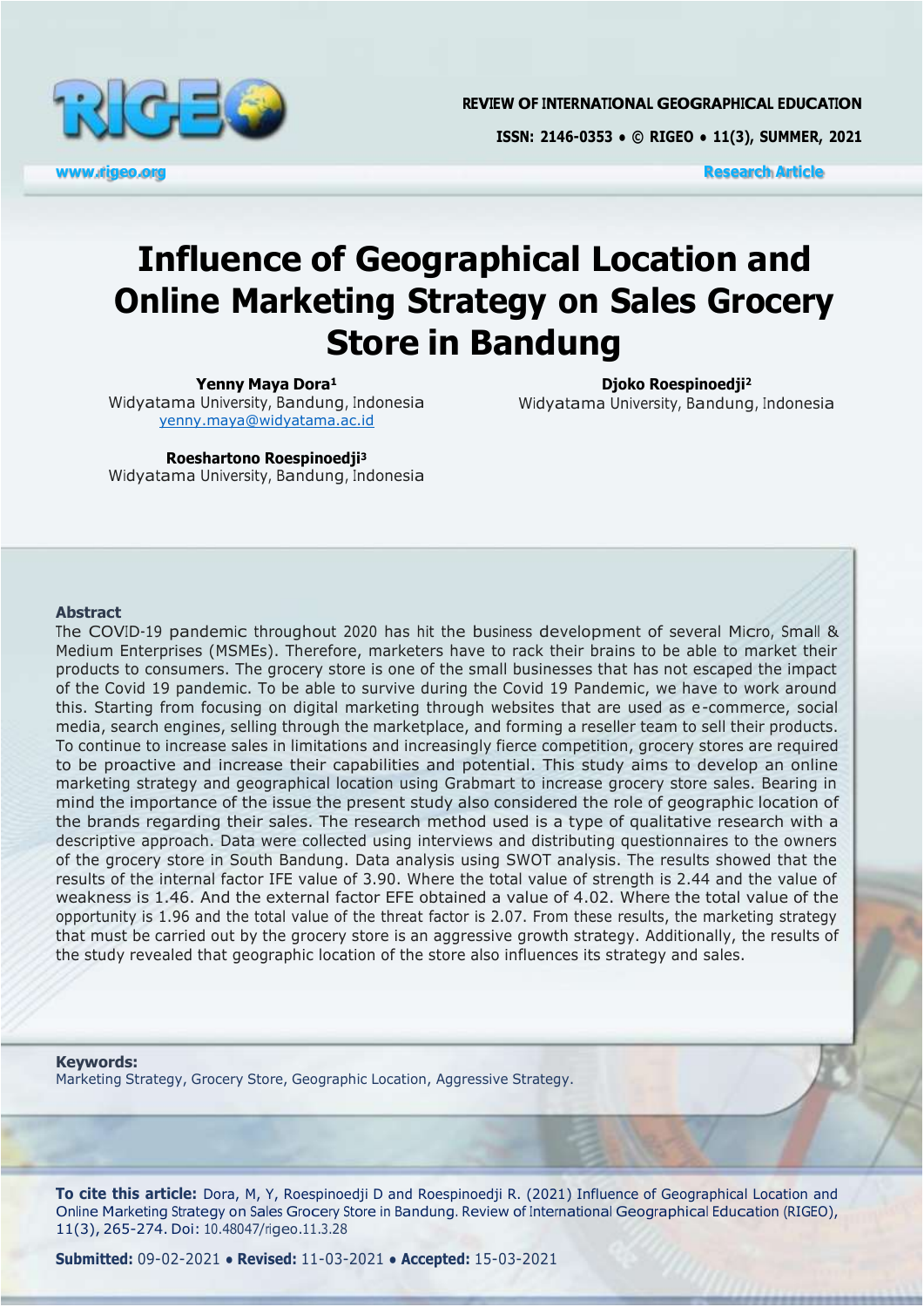# **Introduction**

The Covid-19 pandemic that occurred throughout 2020 has hit the business development of several Micro, Small & Medium Enterprises (MSMEs). Not a few of them are experiencing a crisis due to the decline in the amount of income and profits during the pandemic. More than 88 percent of MSMEs experienced a decline in profit margins during the pandemic until August 2020, according to the LPEM UI and UNDP survey.

"Seeing this problem, business actors must respond quickly and appropriately to change their sales strategy. It is hoped that there will not be a significant drop in sales when social distancing is implemented,"

To survive during this pandemic, business actors must be able to work around it. Business actors must rack their brains to be able to market their products or services to consumers, as a strategy for business actors to survive during the coronavirus pandemic. Business actors optimize online marketing and digital branding as a means of communication with the target consumers. Starting from focusing on digital marketing through websites that are used as e-commerce, social media, search engines, selling through the marketplace, and forming a reseller team to sell their products. During the coronavirus pandemic, there are both threats and opportunities. For marketers, of course, must be able to seize opportunities. In this time of the coronavirus pandemic, marketers must quickly adapt along with the implementation of social distancing. Because it has certainly greatly influenced major changes in consumer behavior trends in shopping.

"Covid-19 is causing a significant change in consumer behavior towards online-based services around the world. This also triggers the creation of various innovations in Indonesia, but on the other hand, poses the risk of a widening digital divide. MSMEs must immediately carry out digital transformation. Fighting the Coronavirus pandemic requires our collective efforts. Digitalization will help MSMEs reach more customers and sell more goods.

The results of Euro monitor International 2018 research show that the majority of Indonesians, Indians, and Filipinos still like to shop at grocery stores. Of the total retail market value of US\$ 521 billion, as much as US\$ 479.3 billion, or 92 percent of which are grocery store transactions.

Previously studies revealed that geographical location of the stores also influence their sales and growth. This potential has triggered offers from various startups to provide services that are transformed into modern grocery stores.

#### **Figure 1.**

Percentage Of Places to Shop for Grocery in Indonesia, India, And the Philippines (%)



*Source:* Nikkei Asian Review, 18 February 2019

Being in the vortex of the COVID-19 pandemic for an undetermined time has made MSME actors such as grocery stores and stalls one of the sectors that have been affected. One of the grocery stores, such as a basic food shop that sells daily necessities, such as rice, cooking oil, flour, sugar,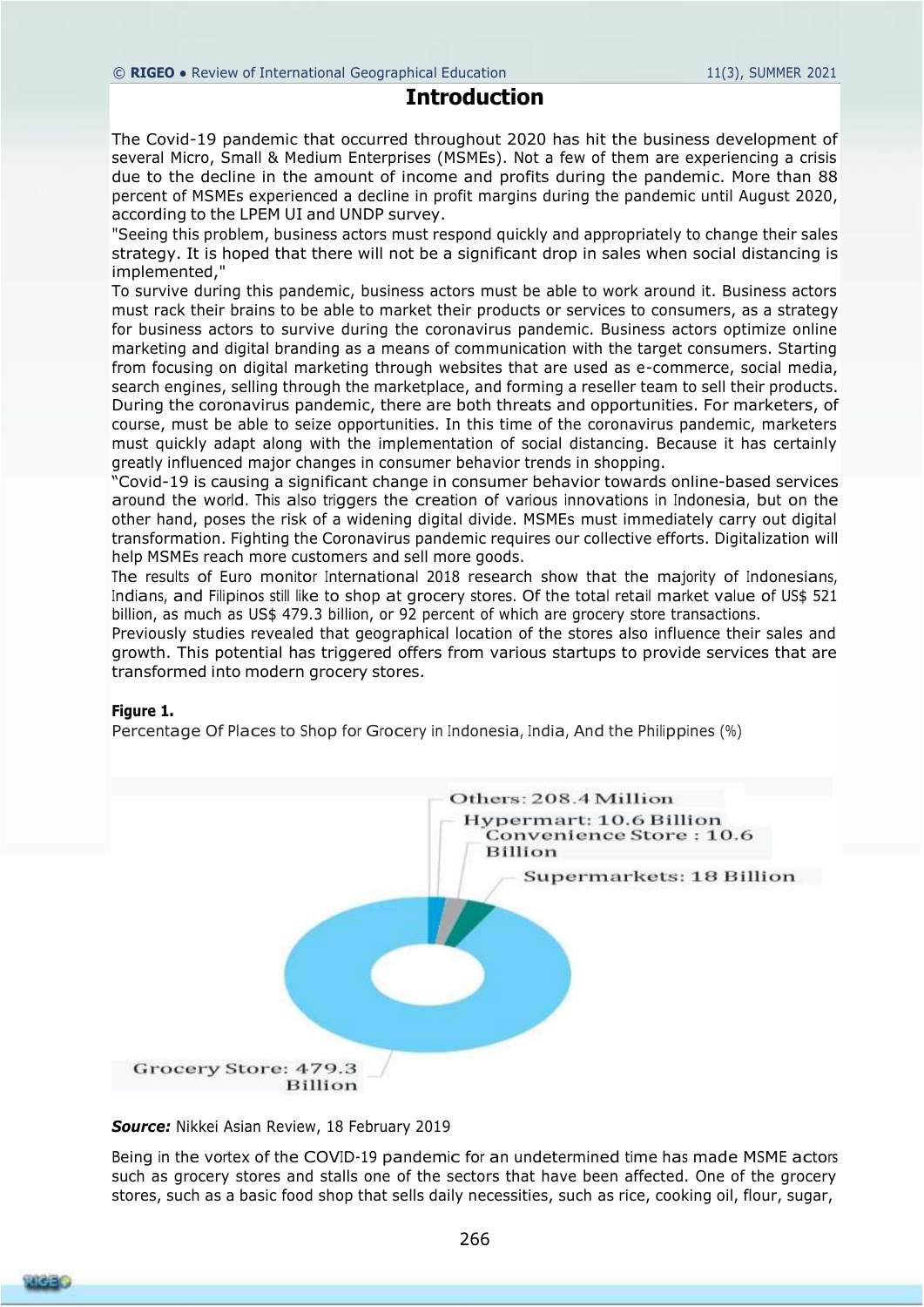and some similar products, complained that they experienced a very significant decrease in their usual sales.

#### **Figure 2.**

The Decline in the MSME Sector Due to Covid-19



#### **Source:** Association of Indonesian Business Development Services

Various efforts were made to survive in difficult times like this. With these conditions, of course, grocery store entrepreneurs must continue to rack their brains, to increase sales turnover during the COVID-19 pandemic.

GrabMart is indeed an easy and fast online shopping solution for consumers throughout Indonesia. GrabMart provides a variety of daily necessities that can be obtained without leaving the house. Customers can order GrabMart from stores that provide fruit, vegetables, snacks, raw food, and frozen food. GrabMart itself is a new feature that Grab released during the pandemic. This feature connects consumers with merchants who sell daily necessities and staples.

So that consumer can shop for meat, fish, agricultural products, and others at affordable prices. The surge in service usage also occurred at GrabMart, a grocery product delivery feature at supermarkets. The increase was 22 percent throughout March 2020 compared to the months before the enactment of the PSBB. According to the results of research conducted by Andreswari et al., (2020), the emergence of minimarkets is a natural challenge for shop/kiosk/warung business actors.

(Ali, 2006; Andreswari et al., 2020; Antoni et al., 2020; Arifianti, 2018; Becker's et al., 2018; Chan et al., 2019; Dagustani et al., 2016; Harnani et al., 2020; Hasim, 2021; Hotar, 2020; Lawrence, 2020) stated that the establishment of minimarkets has an impact on the turnover of traditional traders. This study analyzes online marketing strategies using Grabmart

# **Grocery Store**

Since its inception, grocery traders have been selling household necessities, ranging from utensils such as pots and frying pans to soap, rice, and kitchen spices. But gradually, this traveling merchant chose to trade in a permanent place. Even though it seems that it only fulfills the needs of residents, the existence of a grocery store is very vital. Along with many other types of MSMEs, grocery stores are the backbone of the Indonesian economy.

The report from the Ministry of Cooperatives and SMEs states that the number of MSMEs in Indonesia reaches 64.2 million units or 99.99 percent of the total actors in Indonesia.

Meanwhile, grocery stores in Indonesia reached 3.6 million units Grocery stores are also experiencing several bottlenecks. Starting in terms of financing, management, which is mostly still traditional, to competition with minimarkets and online stores.

RIGE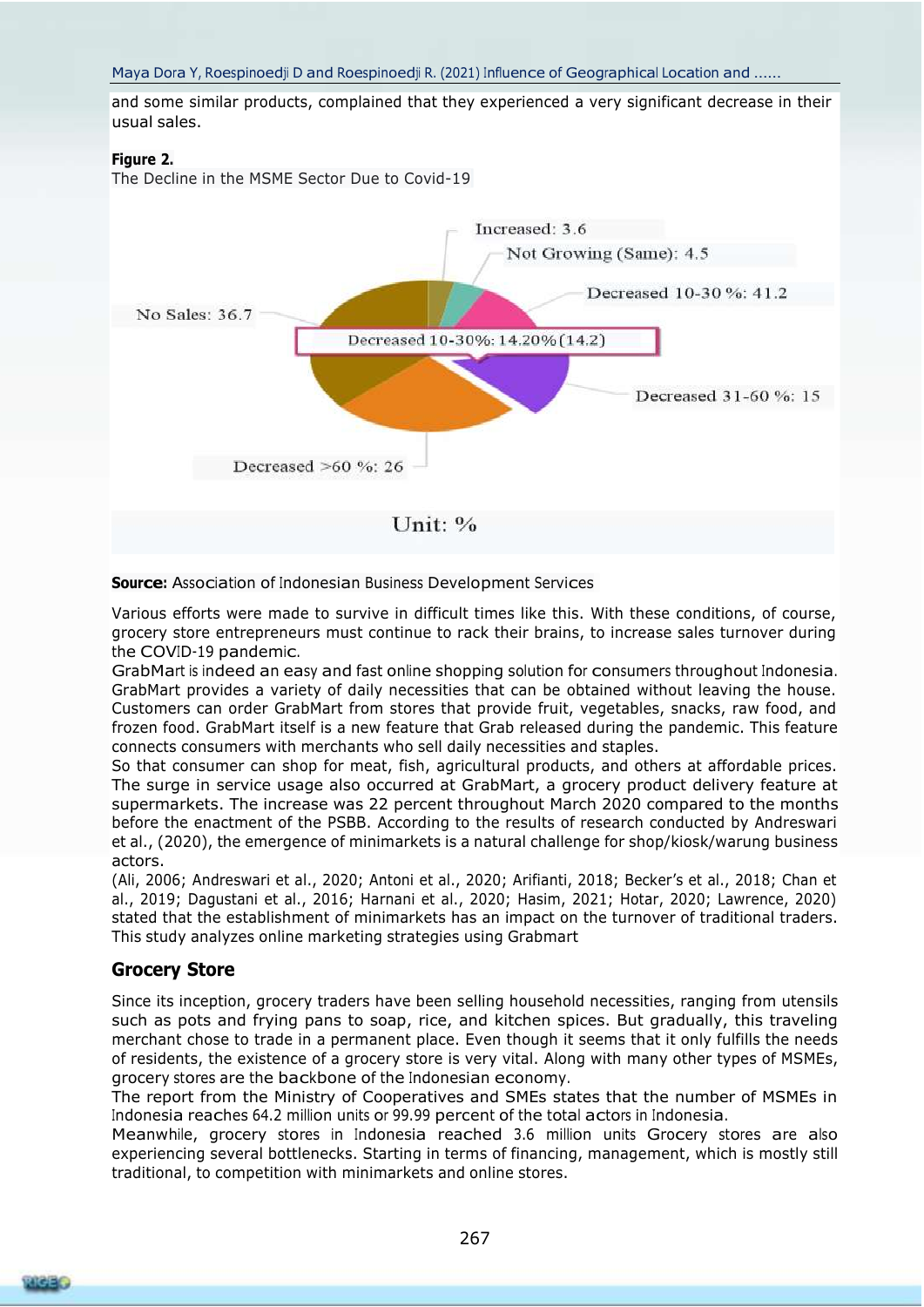# **Understanding Marketing Strategy**

Marketing strategy is a comprehensive, integrated and unified plan in the field of marketing goods and services. a directed plan in the field of marketing, to obtain an optimal result. Marketing strategy according to says that. "Marketing strategy is marketing logic and based on that business units are expected to achieve marketing goals, marketing strategy consists of making decisions about marketing costs from the company".

According to states that. "The marketing strategy used by the company is the result of the integration of various marketing elements". Based on the above understanding, it can be concluded that marketing strategy is a series of activities that are directed to achieve goals and with innovative and creative thinking patterns, to deal with trends that occur within the company and outside the company, which will affect the interests and future my own company. One of the marketing strategies that is often carried out by a company is by distributing the marketing itself or more commonly known as the marketing mix.

According to "marketing strategy is the process of planning and implementing company policies to realize company goals following the company's vision".

According to "marketing strategy is a set of goals and objectives, policies and rules that provide direction to the company's marketing efforts from time to time, at each level and its references and allocations, especially as the company's response to facing changing environment and competitive conditions.

Elements of Marketing Strategy According to Nayan et al., (2020) in Tjiptono (Neilson et al., 2018; Nisa et al., 2018; Ozdemir, 2020; Ozkaral & Bozyigit, 2020; Sabela, 2020; Schgwarzl Grabowska, 2015; Setiawan et al., 2019), marketing strategy consists of five interrelated elements, the five elements are:

a. Market selection, namely choosing the market to be served. Market selection begins by segmenting the market and then selecting the target market that is most likely to be served by the company.

b. Product planning, including the specific products to be sold, the establishment of product lines, and the design of individual offerings for each line. The product itself offers the total benefit that a customer can get by making a purchase. These benefits include the product itself, the product brand name, product availability, warranties or guarantees, repair services, and technical assistance provided by the seller, as well as the personal relationship that may be formed between the buyer and seller.

c. Pricing, namely determining prices that can reflect the quantitative value of the product to the customer.

d. Distribution system, namely wholesale and retail channels through which the product reaches the final consumer who buys and uses it.

e. Marketing communication (promotion), which includes advertising, personal selling, and public relations.

# **Online Marketing**

Marketing includes activities related to sales, advertising, promotion, and pricing. Internet marketing or e-marketing or online marketing) are all efforts made to market a product or service through or using the Internet media or the "www" network. Online Marketing is a marketing communication activity using Internet media

Online marketing offers a large number of possibilities for companies, this is an evolution that requires constant strategy development going forward

According to Online Marketing is an effort to market products and services and build customer relationships over the Internet, which can be interpreted as efforts to market products and services and build relationships with consumers through the Internet.

Also reveal an extensive public network (internet) consisting of computer networks that connect users from all over the world to each other and is a very large container of information. Online marketing, better known as e-commerce, is a term that describes the sale of goods and services over the internet. The types of goods purchased online are clothes and computers.

Their preferred payment method transfers payment via ATM or COD (Cash on delivery) and security is one of the reasons.

Marketing through internet media allows a business to carry out self-service practices. This means

268

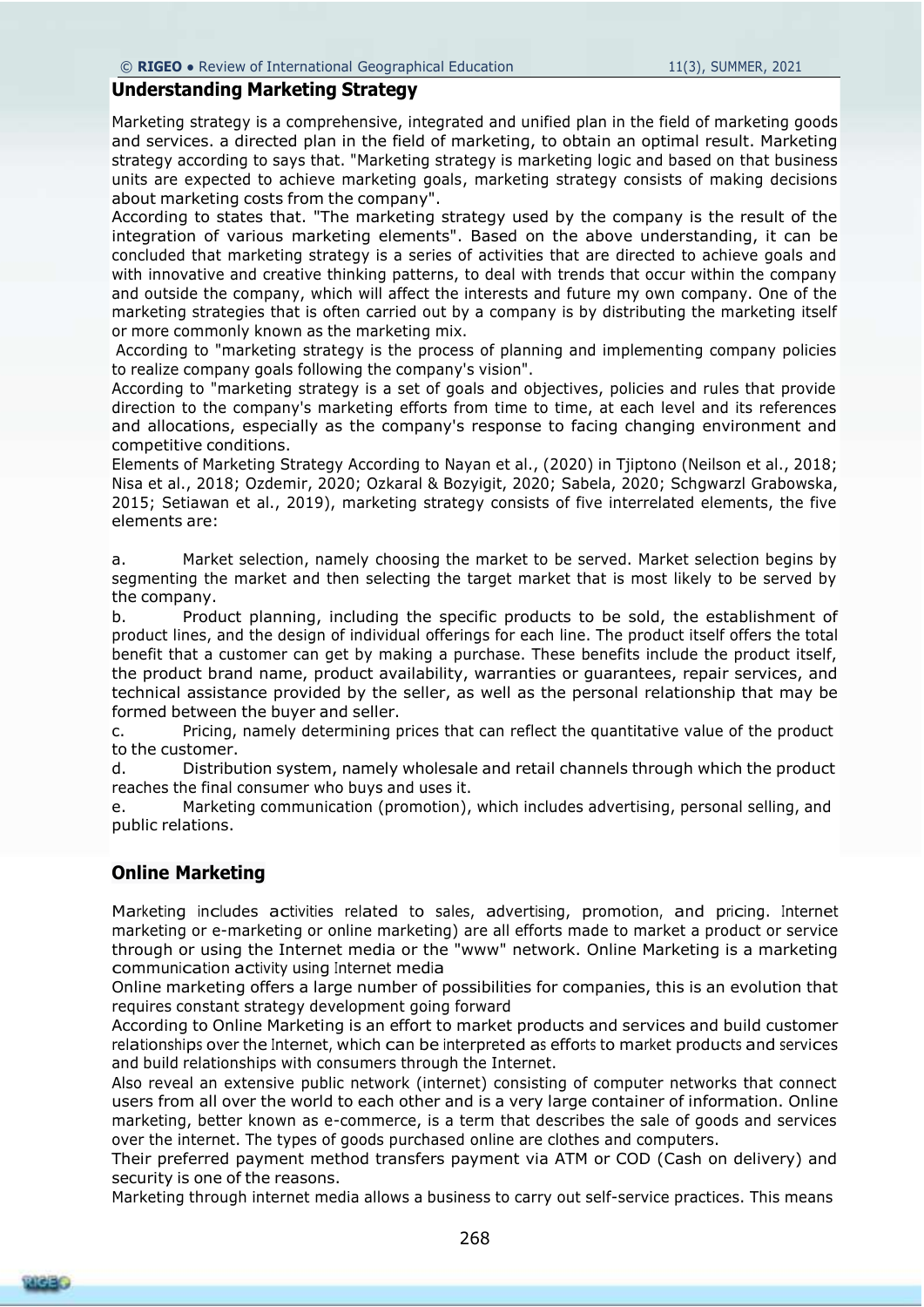that a business can provide services to consumers without the need for human resources, reducing facilities and services by telephone.

Look at companies that do online marketing there are two perspectives, namely: brick and click companies, meaning companies that carry out transactions in two channels (offline and online), and pure-play companies, meaning companies that make transactions only in the virtual world. Beyond that are brick and mortar companies, which are companies that generally only exist in the real world?

Internet marketing activities generally include or revolve around matters relating to the manufacture of advertising products, prospecting or buyers, and writing marketing sentences or copywriting. Internet marketing generally includes the activities of making web designs, advertising using banners, company promotions through search engines, electronic mail, and advertising by electronic mail (email advertising), affiliate marketing, interactive advertising, and others. Advertising, prospecting, or buyer and writing marketing sentences or copywriting.

Internet marketing generally includes the activities of making web designs, advertising using banners, company promotions through search engines, electronic mail (e-mail), advertising by electronic mail (e-mail advertising), affiliate marketing, interactive advertising, and others.

# **Grabmart**

The service with the name GrabMart is a program from the Grab Food service for merchants who have a desire to develop their business by selling certain products that have been determined. So, Grab Food partners no longer need to register for this service, while prospective partners are required to register first.

This well-known company also offers partners and potential partners who want to advance the business they are starting, especially for products such as foodstuffs, beverages, health, and others. What's even more interesting is that each partner only has to pay for the proceeds from the sale of products on the GrabMart service.

GrabMart is a new service provided by Grab for its users for the delivery of daily necessities which is said to be reliable whenever and wherever we are.

As we said before, with this GrabMart service you will be able to buy food sets, drinks, personal necessities, and other products or goods, and of course, they will be sent to your location quickly.

# **Use of Grabmart**

How to use the GrabMart feature, here are the steps.

- 1. Open the Grab application on your cellphone.
- 2. Open the Grab Food service, then please press the GrabMart icon.
- 3. Select the output according to your wishes.
- 4. Select the items you want.
- 5. Select the payment method you want to use.

6. Finally, please press the Order button and please wait for your order to be delivered within 1 hour

# **Definition Of Swot**

According to SWOT analysis is the systematic identification of various factors to formulate company strategy, this analysis is based on the logic that can maximize strengths and opportunities, but simultaneously minimize weaknesses and threats. Threats).

SWOT analysis is carried out through the IFE (Internal Factor Evaluation) matrix which will describe the factors of the company's greatest strengths and weaknesses and the EFE (External Factor Evaluation) matrix which will describe the opportunity and threat factors owned by the company and the IE (Internal External) matrix that shows where the company's current position is.

# **Research Methodology**

In this study, the writer uses qualitative research with a descriptive approach, namely a study that aims to make a systematic, factual, and accurate storytelling about the facts and the nature of the object of research.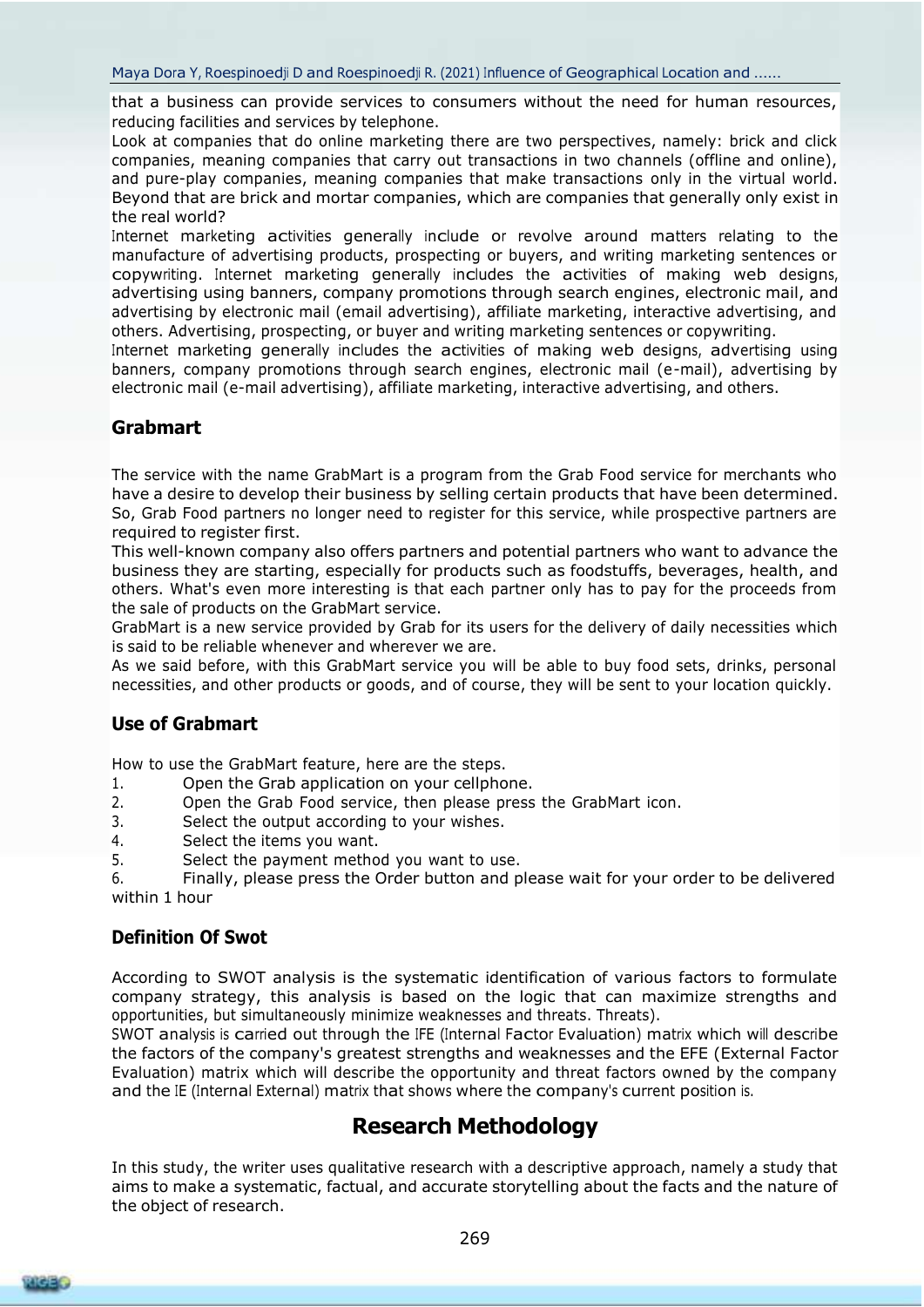#### © **RIGEO** ● Review of International Geographical Education 11(3), SUMMER, 2021

Data collection techniques were used to obtain data in this study through observation, interviews, and questionnaires. Collecting data in this study using questionnaires to the parties concerned. The data analysis method used in this research is descriptive with a qualitative approach.

The method used is to analyze the company's internal (strengths and weaknesses) and external (opportunities and threats) environment which is the basis for conducting a SWOT analysis.

SWOT analysis is carried out through the IFE (Internal Factor Evaluation) matrix which will describe the factors of the company's greatest strengths and weaknesses and the EFE (External Factor Evaluation) matrix which will describe the opportunity and threat factors owned by the company and the IE (Internal External) matrix that shows where the company's current position is.

# **RESULTS AND DISCUSSION**

# **Research Result**

## **Ife Matrix Analysis**

The IFE matrix is used to determine how big the role of the internal factors in the company.

## **Table 1.**

IFE Matrix

| <b>Internal Factors</b>                                        | Weight | Rating         | <b>Score</b> |
|----------------------------------------------------------------|--------|----------------|--------------|
| <b>Strengths</b>                                               |        |                |              |
| Completeness of the availability of goods at the grocery store | 0,10   | $\overline{5}$ | 0,50         |
| Quality of goods provided                                      | 0,10   | 4              | 0,40         |
| Prices of goods are quite competitive                          | 0,11   | 4              | 0,44         |
| Ease of placing an order                                       | 0,09   | 4              | 0,36         |
| Fast and guaranteed service                                    | 0,11   | 4              | 0,44         |
| Ease of making payments                                        | 0,10   | 3              | 0,30         |
| <b>Total</b>                                                   | 0,61   |                | 2,44         |
| <b>Weaknesses</b>                                              |        |                |              |
| Limited supply of fresh goods                                  | 0,11   | 4              | 0,44         |
| Poor Financial Management                                      | 0,10   | 3              | 0,30         |
| Less intensive promotions                                      | 0,09   | 4              | 0,36         |
| There is no discount/rebate program                            | 0,09   | 4              | 0,36         |
| <b>Total</b>                                                   | 0,30   |                | 1,46         |
| <b>IFE Total</b>                                               | 1,00   |                | 3,90         |

**Source:** Data processed, 2021

# **SO, strategy**

- 1. Provide goods completely
- 2. Maintain the quality of goods available
- 3. Selling goods using an online application
- 4. Join/partner with Grabmart

# **WO Strategy**

- 1. Provide the most frequent and most ordered fresh goods
- 2. Improve Financial Management
- 3. Cooperate with Grabmart for promotions and discount programs.

RICEO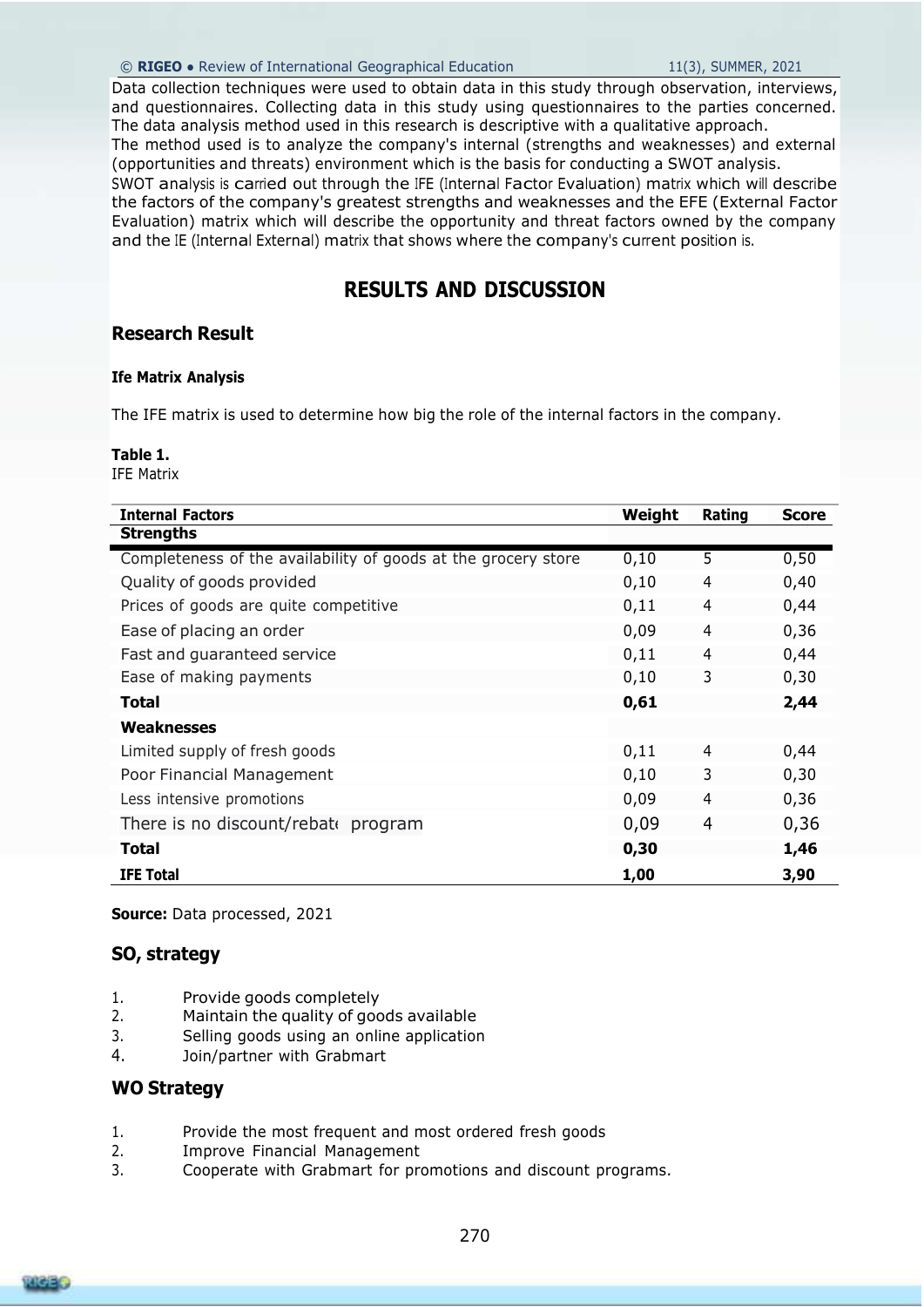# **ST Strategy**

- Provide quality service 1.
- Establish good relationships with consumers to increase loyalty. 2.
- Provide affordable prices 3.

# **WT Strategy**

- Conducting promotions that are intensively applied online 1.
- Maintain the availability of goods properly. 2.
- Having a good and reliable supplier partner 3.

## **Table 2.**

EFE Matrix

| <b>External Factors</b>                                                       |                |      | <b>Weight Rating Score</b> |
|-------------------------------------------------------------------------------|----------------|------|----------------------------|
| <b>Opportunities</b>                                                          |                |      |                            |
| The implementation of PSBB so that many activities are carried out at<br>home | 5              | 0,12 | 0,6                        |
| There are free and low-cost online sales applications available               | $\overline{4}$ | 0,11 | 0,44                       |
| Ease of joining or partnering with the Grabmart online sales<br>application   | $\overline{4}$ | 0,11 | 0,44                       |
| Many people use the Grab online application to purchase goods                 | $\overline{4}$ | 0,12 | 0,48                       |
| <b>Total</b>                                                                  |                | 0,46 | 1,96                       |
| <b>Threats</b>                                                                |                |      |                            |
| Competition with Modern Stores/similar businesses                             | 5              | 0,12 | 0,6                        |
| Unstable economic situation                                                   | 4              | 0,1  | 0,4                        |
| Competitive tariff competition from competitors                               | 4              | 0,11 | 0,44                       |
| Increase in the price of goods                                                | 3              | 0,11 | 0,33                       |
| Difficulty getting items                                                      | 3              | 0,1  | 0,3                        |
| <b>Total</b>                                                                  |                | 0,54 | 2,07                       |
| <b>EFE Total</b>                                                              |                | 1    | 4,02                       |

**Source:** Data processed, 2021

# **Discussion**

The marketing strategies that can be carried out by Grocery Stores based on the results of the SWOT Matrix are as follows:

RICEO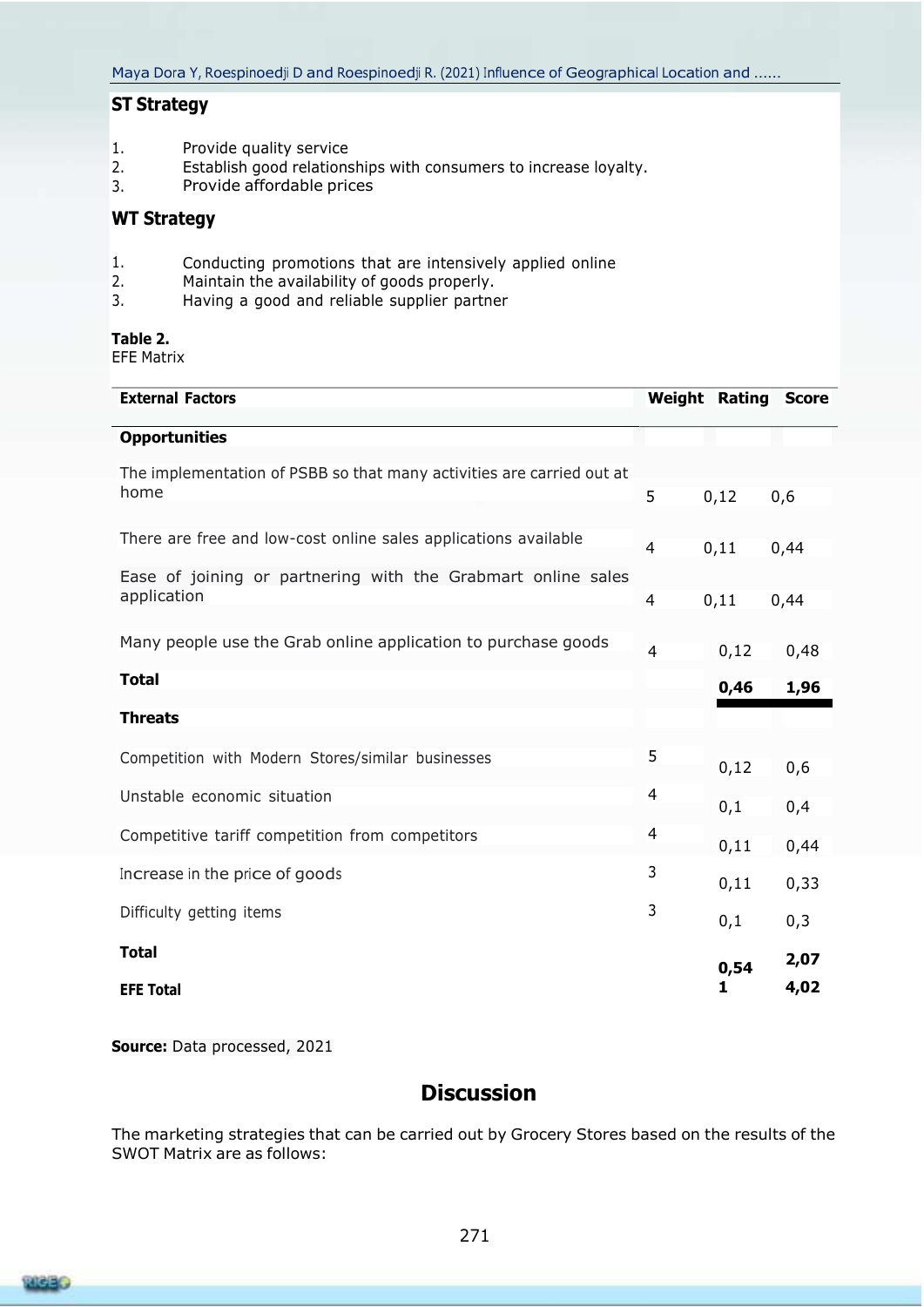1. The grocery store uses its strengths and available opportunities by continuing to provide a complete range of goods while maintaining the quality of the goods available. And sell goods using online applications and join / partner with Grabmart.

2. Grocery stores improve their shortcomings by providing quality services, improving Financial Management, and Collaborating with Grabmart for promotions and discount programs.

3. Grocery stores in the existing threats continue to use their strengths to be able to provide quality services, establish good relationships with consumers to increase loyalty, and provide affordable prices for consumers.

4. Grocery stores take advantage of existing threats to continue to exist by carrying out promotions that are intensively applied online, maintaining good availability of goods, and having good and reliable supplier partners

# **Swot Matrix**

# **Table 3.**

Swot Matrix

| <b>Internals</b>                                | Strength (S)                                      | <b>Weakness (W)</b>                        |  |  |
|-------------------------------------------------|---------------------------------------------------|--------------------------------------------|--|--|
|                                                 | 1. Completeness of the                            | 1.<br>The limited supply of                |  |  |
|                                                 | availability of goods at the fresh goods          |                                            |  |  |
|                                                 | grocery store                                     | 2.<br>Poor<br>Financial                    |  |  |
|                                                 | 2.<br>Quality of goods                            | Management                                 |  |  |
|                                                 | provided                                          | 3.<br>Less<br>intensive                    |  |  |
|                                                 | 3.<br>Prices of goods are                         | promotions                                 |  |  |
|                                                 | quite competitive                                 | 4.<br>There<br>is is<br>no                 |  |  |
|                                                 | 4.                                                | Ease of placing an discount/rebate program |  |  |
| <b>Externals</b>                                | order                                             |                                            |  |  |
|                                                 | 5.<br>Fast<br>and                                 |                                            |  |  |
|                                                 | quaranteed service                                |                                            |  |  |
|                                                 | 6.<br>Ease<br>of<br>making                        |                                            |  |  |
|                                                 | payments                                          |                                            |  |  |
| <b>Opportunities (O)</b>                        | <b>SO Strategy</b>                                | <b>WO Strategy</b>                         |  |  |
| Implementation of                               | Provide<br>goods<br>1.                            | Provide<br>the<br>1.<br>most               |  |  |
| PSBB so<br>that many                            | completely                                        | frequent and most ordered                  |  |  |
| activities are carried out at                   | Maintain the quality<br>2.                        | fresh goods                                |  |  |
| home                                            | of goods available                                | Financial<br>2.<br>Improve                 |  |  |
| 2.<br>There are free and                        | Selling goods using<br>3.                         | Management                                 |  |  |
| online<br>sales<br>low-cost                     | an online application                             | Cooperate<br>3.<br>with                    |  |  |
| applications available<br>3.                    | Join/partner with<br>4.<br>Grabmart               | Grabmart for promotions and                |  |  |
| Ease of joining or<br>with<br>the<br>partnering |                                                   | discount programs.                         |  |  |
| Grabmart online<br>sales                        |                                                   |                                            |  |  |
| application                                     |                                                   |                                            |  |  |
| 4. Many people use                              |                                                   |                                            |  |  |
| the Grab online application                     |                                                   |                                            |  |  |
| to purchase goods                               |                                                   |                                            |  |  |
| Threat (T)                                      | <b>ST Strategy</b>                                | <b>WT Strategy</b>                         |  |  |
| 1. Competition with                             | 1.                                                | Provide quality 1. Conducting              |  |  |
| Modern Stores/similar                           | service                                           | promotions<br>that<br>are                  |  |  |
| businesses                                      | 2.                                                | Establish good intensively applied online  |  |  |
|                                                 | 2. Unstable economic relationships with consumers | 2. Maintain the availability               |  |  |
| conditions                                      | to increase loyalty                               | of goods properly                          |  |  |
| 3.<br>Competitive<br>tariff                     | Provide affordable<br>3.                          | 3.<br>Having a<br>good<br>and              |  |  |
| competition<br>from                             | prices                                            | reliable supplier partner                  |  |  |
| competitors<br>4.                               |                                                   |                                            |  |  |
| Increase in the price<br>of goods               |                                                   |                                            |  |  |
| Difficulty<br>5.<br>getting                     |                                                   |                                            |  |  |
| items                                           |                                                   |                                            |  |  |
|                                                 |                                                   |                                            |  |  |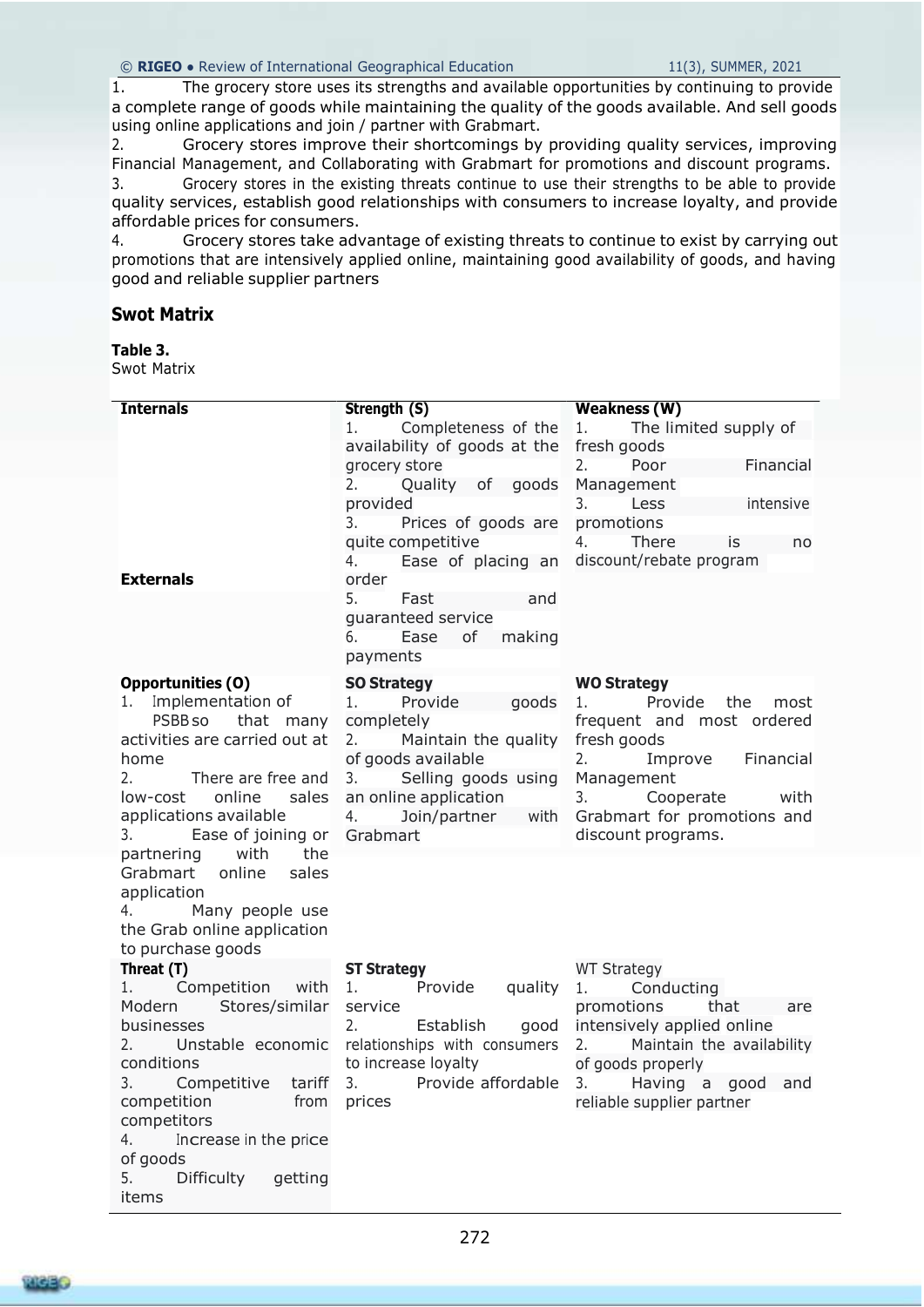**Source:** Data processed, 2021

From table 1 above, it is found that the strength of the grocery store is the completeness of the availability of goods offered to consumers where the score is 0.50. Then followed by the prices of goods that are quite competitive and fast and guaranteed service where the score is 0.44. The next order is the quality of the goods provided with a score of 0.40 and the next order is the ease of making payments with a score of 0.36 and the smallest score of 0.30 is the ease of making payments.

As for the weakness, the amount of fresh goods inventory is limited with a score of 0.44. Then the less intense promotion and the absence of a discount/rebate program with a score of 0.36 each. And the smallest score of 0.30 is Financial Management which is not good.

# **EFE Matrix Analysis**

The EFE matrix is used to determine the magnitude of the influence of the company's external factors.

From table 2 above, it is known that the opportunity for grocery stores is the application of PSBB so that most activities are carried out at home with a score of 0.6. Then followed by the public using the Grab online application to purchase goods with a score of 0.48. Furthermore, the ease of joining or partnering with the Grabmart online sales application and the availability of free and low-cost online sales applications with a score of 0.44.

While the weakness of the grocery store in competition with modern stores/ similar businesses, the score is 0.6. And competitive tariff competition from competitors with a score of 0.44. Furthermore, the unstable economic condition scored 0.40, the increase in the price of goods with a score of 0.33, and the smallest difficulty in obtaining goods scored 0.3.

From table 3 above, the marketing strategies for Grocery Stores are:

# **Conclusion**

Based on the results of calculations using the SWOT approach, the results of this study obtained the results of the IFE internal factor value of 3.90. Where the total value of strength is 2.44 and the value of weakness is 1.46. And the external factor EFE obtained a value of 4.02. Where the total value of the opportunity is 1.96 and the total value of the threat factor is 2.07. This illustrates that the grocery store has the power to grow and seize the opportunities that exist even though the threats are quite large. So that the Grocery Store can use aggressive marketing strategies to seize the opportunities that exist by taking advantage of its strengths. And join or partner with Grabmart to expand marketing to increase sales.

# **References**

- Ali, S. (2016). The Effect of Market Segmentation Strategy and Positioning on Customer and Its Impact on Customer Satisfaction on Sudanese Restaurant in Bandung City. Journal of Marketing and Consumer Research, 21, 1-13.
- Andreswari, R., Ambar sari, N., Syahrina, A., Puspitasari, W., Novianti, A., & Darmawan, I. (2020). Design of e-Marketplace for Village-owned Small, Micro and Medium Enterprise using Rapid Application Development. International Journal of Innovation in Enterprise System, 4(1), 35-4.
- Antoni, X. L., Dlepu, A., & Notshe, N. (2020). A Comparative Study of Financial Literacy among Undergraduate Commerce and Arts Students: A Case of a South African University. International Journal of Economics and Finance, 12(2).
- Arifianti, R. (2018). Retail mix strategies of hypermarkets in Bandung, West Java, Indonesia. International Journal of Economic Policy in Emerging Economies, 11(4), 396-410.
- Becker's, J., Cárdenas, I., & Verhetsel, A. (2018). Identifying the geography of online shopping adoption in Belgium. Journal of Retailing and Consumer Services, 45, 33-41.
- Chan, A., Alexandri, M. B., & Tresna, P. W. (2019). Place Brand Experience of Bandung City as UNESCO's Creative City Network in City Economy Development. Review of Integrative Business and Economics Research, 8, 225-238.